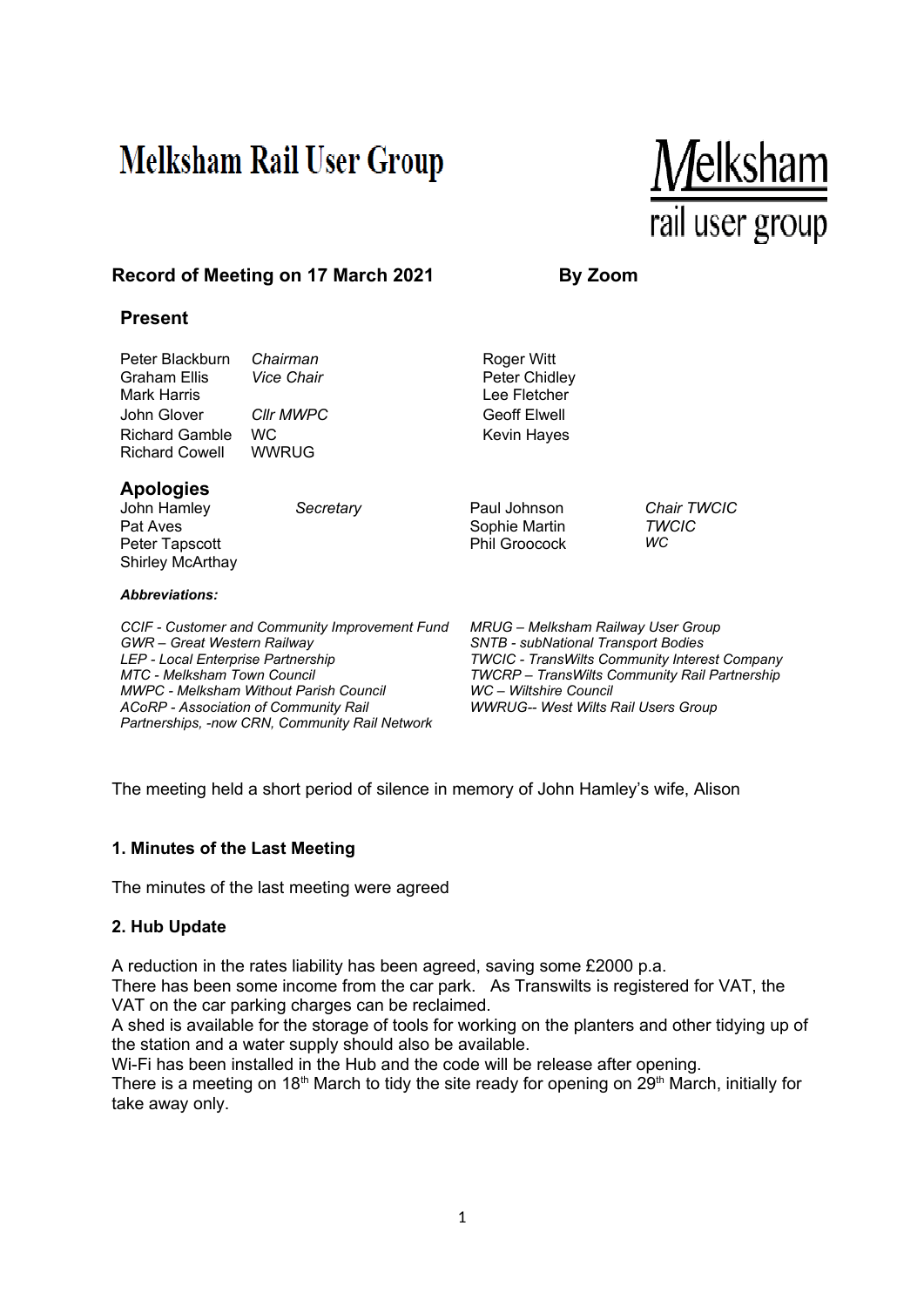# **3, Line and Service Update**

The status on the northern access is to be ascertained. MWPC have requested a contribution from the developer of the site north of Dunch Lane but it is not yet known if this will be forthcoming.

There are few changes to the service from May but on Saturdays there will be a later train north from Westbury, likely to be a portion off the 1815 service from Weymouth. The morning service (0859) will also run through to Weymouth on Saturdays.

Current service performance is good although loadings are reduced, particularly on peak services.

# **4. Re-opening Public Transport**

There will be generally encouragement to use public transport once travel is generally permitted although advice is likely to be to make short journeys initially.

Lee Fletcher outlined the provisions of the new Bus Bill which will lead to the greatest change in bus services since deregulation in 1986. He referred to a previous exercise for the Melksham area on similar lines to those proposed, Option 24/7, which was not successful at the time. A document relating to this is attached to the minutes.

# **5. Station Upkeep Volunteers**

At present no volunteers are permitted to work on the station, or even be on the station unless travelling

## **6. Web Site and Social Media**

Graham Ellis asked that anyone willing to assist with the web site contact him.

# **7. Coordination with Other Groups**

WWRUG not very active at present due to average age of members and restrictions on meetings. Likely to investigate use of Zoom for meetings.

TWSW weekly webinars/meetings well received. Possibility of 1 hour session on Bus Bill. Melksham Community Groups Network, organised by MTC, has a first meeting on 18<sup>th</sup> March.

# **8. Any Other Business**

A question was raised about a standard for minimum road widths on new developments to allow use by buses. Subsequent research has found that "Manual for Streets" recommends a minimum width of 6.0 metres and a document published by Stagecoach, a major bus operator, advises a minimum of 6.2 metres.

Graham Ellis is to investigate the use of Open Bus Data to provide real time bus information.

# **The meeting closed at 21.00**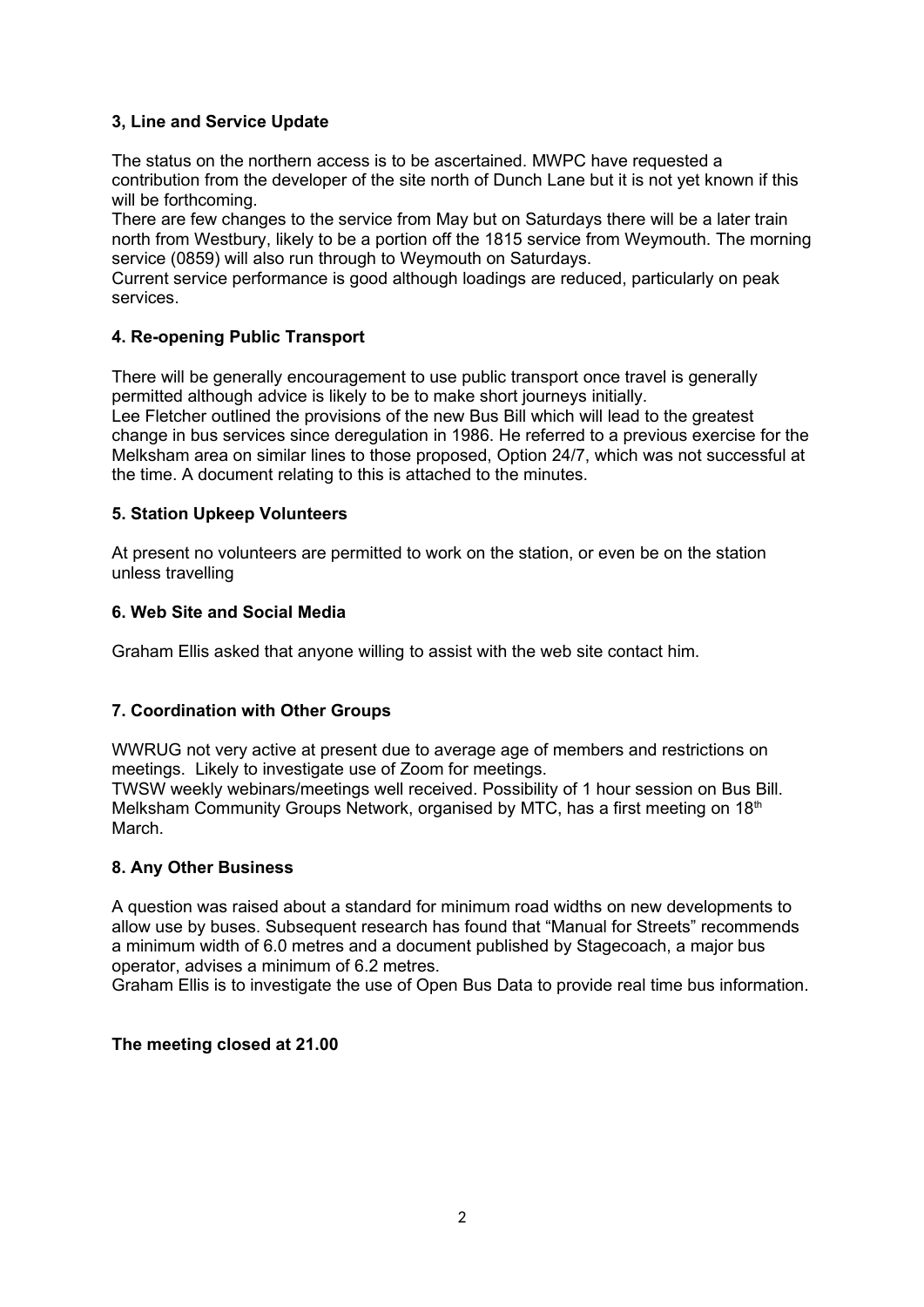### **9. Websites for Reference**

- **MRUG** [www.mrug.org.uk](../../../C:/Users/roger/OneDrive/Documents/www.mrug.org.uk)
- **TransWilts** [https://transwilts.org](../../../C:/Users/roger/OneDrive/Documents/CyberLink)
- **Station Hub** [https://melkshamhub.co.uk/home](../../../C:/Users/roger/OneDrive/Documents/CyberLink)
- **GWR** [https://www.gwr.com](../../../C:/Users/roger/OneDrive/Documents/CyberLink)
- **Railfuture** [https://www.railfuture.org.uk/Severnside+Branch](https://www.railfuture.org.uk/Severnside+Branch%20)
- **Coffee Shop** <http://www.firstgreatwestern.info/coffeeshop/index.php>.
- **Neighbourhood Plan** [https://www.melkshamneighbourhoodplan.org/copy-of-housing](https://www.melkshamneighbourhoodplan.org/copy-of-housing%20)
- **Faresaver Buses** [http://www.faresaver.co.uk/](http://www.faresaver.co.uk/%20)
- **Frome Buses** [http://www.fromebus.co.uk](../../../C:/Users/roger/OneDrive/Documents/CyberLink)
- **Travelwatch SW** [http://www.travelwatchsouthwest.org](../../../C:/Users/roger/OneDrive/Documents/CyberLink)
- C**ommunity Rail Network** (was ACoRP) [http://communityrail.org.uk/](http://communityrail.org.uk/%20)

• **Trans Wilts leisure Leaflets** *[https://transwilts.org/2020/09/29/transwilts-walking-and](./C:%5C%5CUsers%5C%5Croger%5C%5COneDrive%5C%5CDocuments%5C%5CCyberLink)[cycling-leaflets/](./C:%5C%5CUsers%5C%5Croger%5C%5COneDrive%5C%5CDocuments%5C%5CCyberLink)*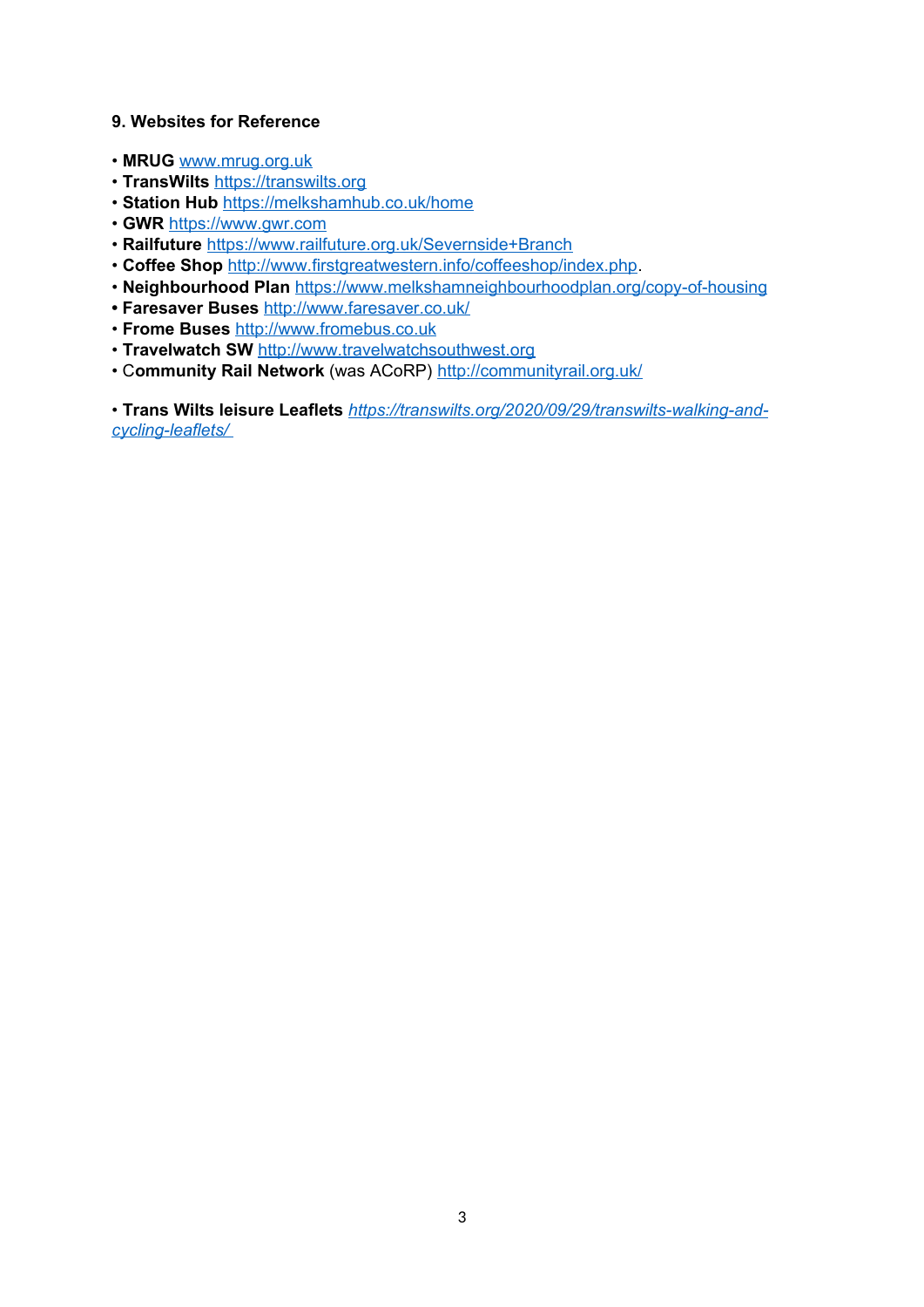**A historical look at Option 24/7 and its relevance to the way forward on the Bus Bill**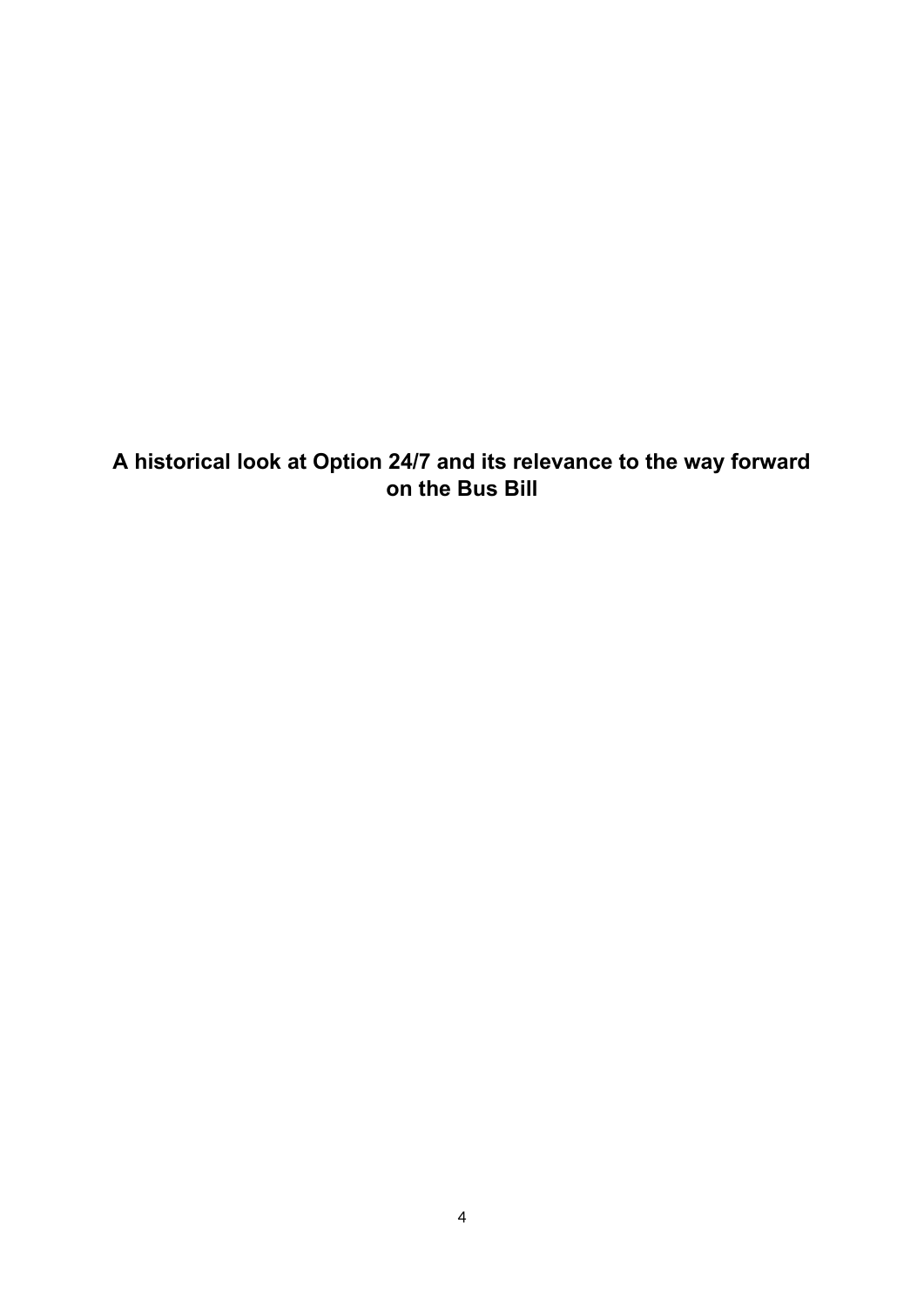Back in the mid-2000s we at what was then the Save The Train Campaign and the Melksham Rail Development Group combined sound business case principles with what both current and potential passengers told us they wanted, in order to create the most credible proposal possible for an appropriate TransWilts rail service.

As we all know, it was a long haul to get there, but in December 2013 we finally got that appropriate TransWilts rail service, and when the first full set of passenger figures came in, the value of our approach was fully recognised as it became clear that our projections were far closer to those numbers than the official consultant's projections had been. Our follow-up plans, along with a lot of volunteer hard work from all involved, built up the significant early rises in those passenger numbers to such an extent that Mark Hopwood himself referred publicly to it as "the TransWilts Success Story".

With the TransWilts rail service safely established, we turned our attention in the mid-2010s to applying similar sound business case principles and knowledge of customer needs and aspirations to the local Wiltshire bus network. This was initially done through a combination of Graham's work on a more balanced distribution of vehicle resources that were at that time deployed in cut-throat competition between First and Faresaver on the main interurban bus services that ran through Melksham, and my own research into Quality Contract Schemes, which were the embryonic version of what would become the method of Bus Franchising that was introduced as an option in the Bus Bill legislation of that period.

This work, and the proposals put forward around this time by Wiltshire Council to make substantial cuts to the public transport budget which would in turn have caused consequential significant cuts to local bus services, came together to form the catalyst for the original Option 24/7 proposals. These aimed to provide a better, more efficient bus network more tailored, as with the TransWilts rail proposals before, to what both current and potential passengers told us they wanted. This in turn would initially deliver the budget savings that Wiltshire Council required without the need for cuts to local bus services, while in later years the subsidy requirement would continue to fall as a result of the more passenger-focused network delivering sustained increases in passenger numbers.

The Option 24/7 proposal also set out a number of principles to be adhered to, relating to such subjects as:

Network Design

Punctuality and Reliability

Integration with other modes such as Rail, Cycling and Walking

Fair, easy to understand and integrated Fare Structures that link to each other, such as through Rail and Town Bus designation

#### Accessibility

All of this would be overseen by local public transport committees, with equal weight given to local authorities with their planning and funding responsibilities, operators with their operational and commercial expertise, and crucially, passengers, the local community and their representatives.

We put the best possible team together for the negotiations with Wiltshire Council, comprising of Graham, Peter and myself, along with bus industry expert Natacha Tagholm. Between us, as well as our rail experience we had: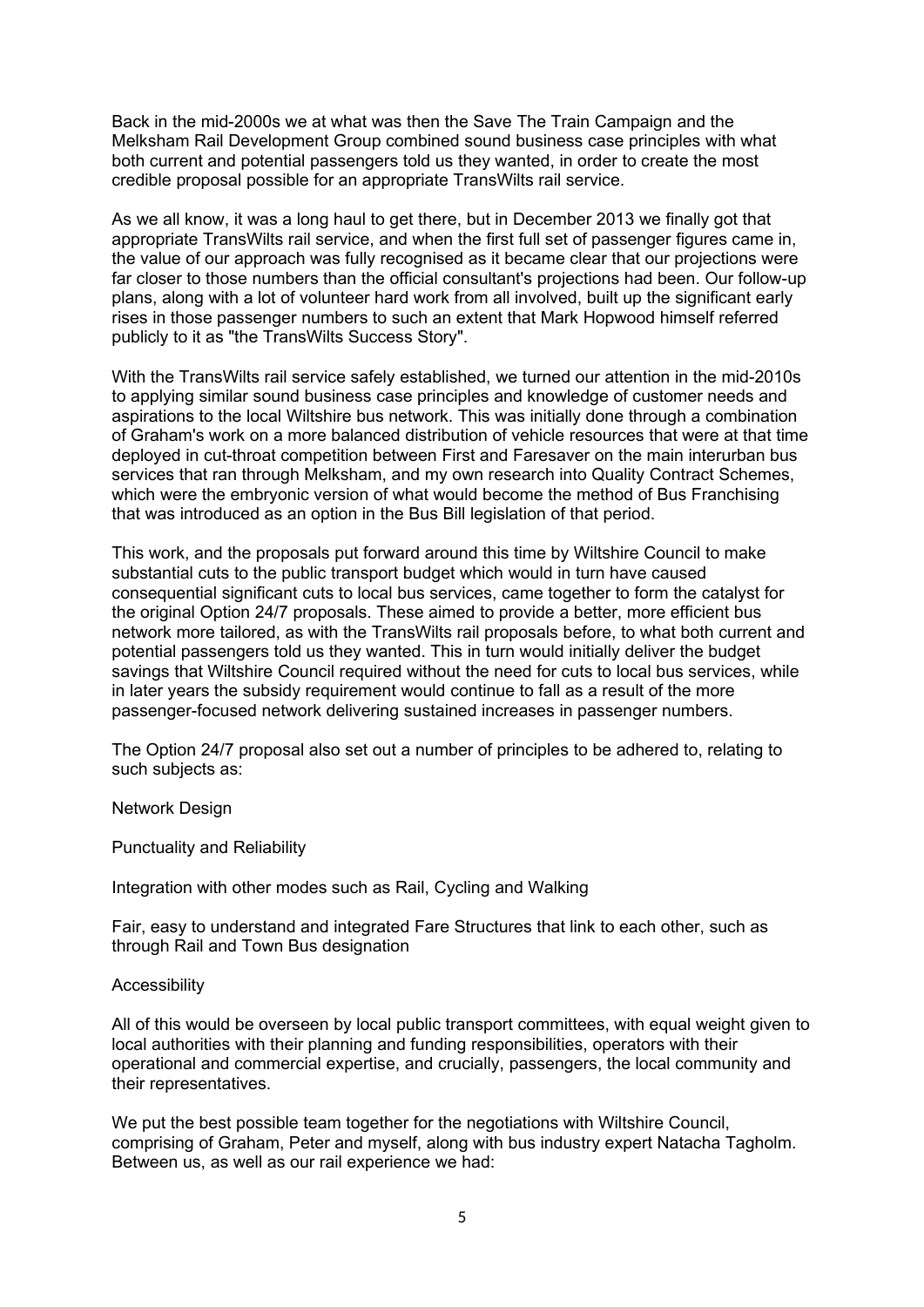#### Business and community experience

Council experience

Bus company experience

Travel planning experience

Political experience

I had also received expert training from senior officers involved in live bus franchising schemes from Tyne & Wear, and Greater Manchester.

Although negotiations with Wiltshire Council were cordial and professional, it became clear over our several meetings that we had a number of differences on approach that ultimately proved too difficult to bridge, and they decided that did not want to proceed with implementing the Option 24/7 proposal at that time.

Now in 2021, the DfT have produced a bus strategy that contains everything that our Option 24/7 proposal did, but with two key differences. The first is that Wiltshire Council can no longer simply decide that the proposal is not for them, as the strategy makes clear that this is the way things must be done from now on. Furthermore, access to both current and future streams of funding will depend on full adherence to the strategy.

Summary of what Local Transport Authorities (LTAs) and bus operators must do to access COVID-19 Bus Services Support Grant from 1 July 2021 and transformational funding from April 2022:

• By the end of June 2021 LTAs will need to commit to establishing Enhanced Partnerships under the Bus Services Act or the LTA should begin the statutory process of franchising services. Operators in those areas should cooperate with those processes.

Those LTAs who do not have access to franchising powers at present, but consider that it is the best route to adopt in the interest of passengers and that they have the capability and resources to deliver it, should progress with the implementation of an Enhanced Partnership alongside applying to the Secretary of State for access to franchising powers.

• By the end of October 2021 each LTA will need to publish a local Bus Service Improvement Plan. Each plan will need to be updated annually and reflected in the authority's Local Transport Plan and in other relevant local plans such as Local Cycling and Walking Infrastructure Plans (LCWIPs)

• From April 2022, LTAs will need to have an Enhanced Partnership in place, or be following the statutory process to decide whether to implement a franchising scheme, to access the new discretionary streams of bus funding. Only services operated or measures taken under an Enhanced Partnership or where a franchising scheme has been made will be eligible to receive the new funding streams.

Under Enhanced Partnerships, bus operators will have more rights and a higher level of input than under full franchising. However, when it comes to LTAs and bus operators delivering what they sign up to or being held to account, then passengers will notice very little difference between the two schemes. This is because the requirements of the Bus Service Improvement Plans will be exactly the same for both, and because Bus Service